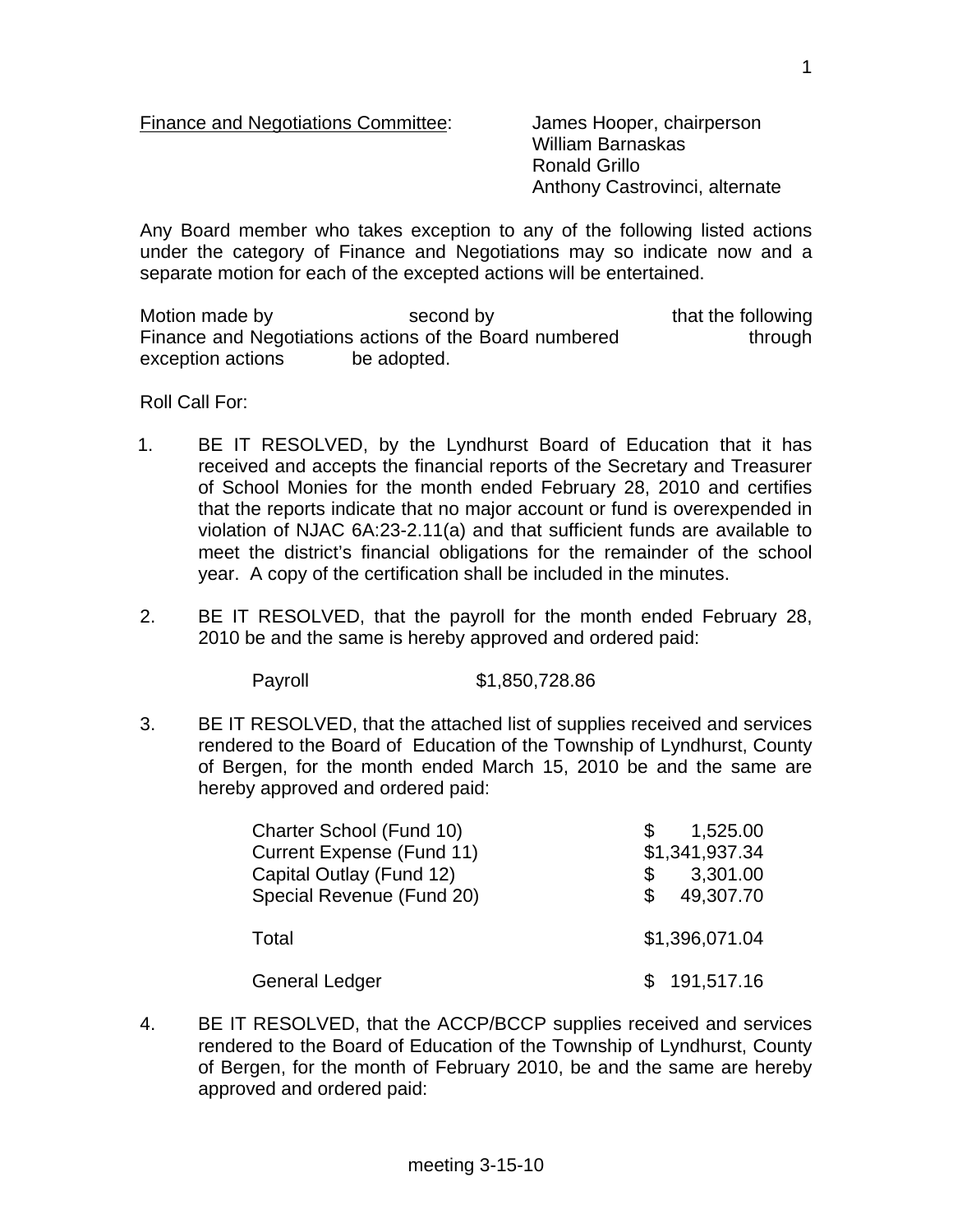| Payroll/Payroll Taxes   | \$7,525.39 |
|-------------------------|------------|
| Supplies/Telephone/Misc | \$392.50   |
| <b>Tuition Refunds</b>  | \$839.15   |
| Total                   | \$8,757.04 |

5. BE IT RESOLVED, that cafeteria services rendered to the Board of Education of the Township of Lyndhurst, County of Bergen, for the month of February 2010, be and the same are hereby approved and ordered paid:

| Payroll/Payroll Taxes | \$24,585.96 |
|-----------------------|-------------|
| <b>Services</b>       | \$38,580.78 |

- 6. BE IT RESOLVED, that the Lyndhurst Board of Education approve the attached transfers for the month of February 2010.
- 7. BE IT RESOLVED, that the Lyndhurst Board of Education approve \$60,000.00 as the maximum travel budget for the 2010-2011 school year. This amount includes reimbursements for conferences, professional development workshops, regular school travel, meals and mileage for conferences/workshops, as well as any other associated costs for school related travel events.

## Estimated Breakdown of Annual Travel Expenses:

| Conferences (Superintendent/School Business<br>Administrator, Assistant Superintendent of Schools,<br>Principals, Supervisors) |  | \$27,500.00 |
|--------------------------------------------------------------------------------------------------------------------------------|--|-------------|
| Teachers' Workshop, Professional Development                                                                                   |  | \$20,000.00 |
| <b>Other Support Staff</b>                                                                                                     |  | \$3,500.00  |
| <b>Board Member Required State Training</b><br>Annual Fall Conference, NJEA Convention                                         |  | \$6,000.00  |
| Mileage (Workshops, Regular School Travel)                                                                                     |  | \$3,000.00  |
|                                                                                                                                |  | \$60,000.00 |

8. BE IT RESOLVED, that the Lyndhurst Board of Education approve a maximum dollar budget limit for the 2010-2011 school year, for the following professional services:

Architect \$ 15,000.00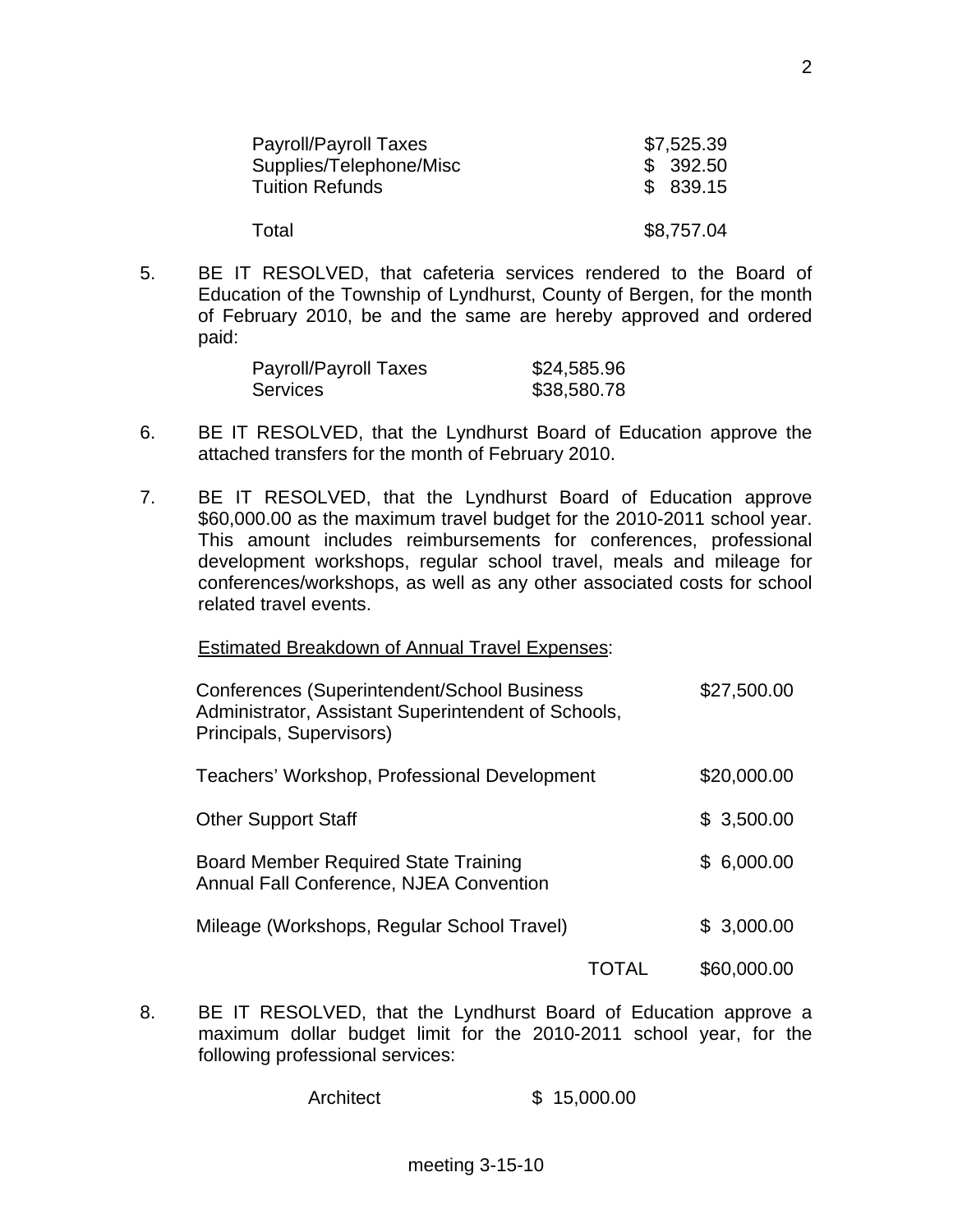| <b>Auditor</b>        | \$30,800.00  |
|-----------------------|--------------|
| Engineer              | \$2,000.00   |
| <b>Legal Services</b> | \$140,000.00 |
| <b>School Dentist</b> | \$3,600.00   |
| <b>School Doctor</b>  | \$20,000.00  |

9. BE IT RESOLVED, that the Lyndhurst Board of Education transfer \$400,000.00 from Capital Outlay to a separate capital projects account. These funds are to be used for the following approved state projects:

| Project #2860-090-09-1002 | \$127,065.00 |
|---------------------------|--------------|
| Project #2860-060-09-1003 | \$121,400.00 |

10. BE IT RESOLVED, that the Lyndhurst Board of Education authorize the execution and delivery of the grant agreement for the Preliminary Eligible cost (PEC) and/or the Final Eligible Cost (FEC) by the Office of School Facilities regarding the Roosevelt Elementary School roof Replacement, State Project NO. 2860-110-09-1008-EMERGENT.

 BE IT FURTHER RESOLVED, that the Lyndhurst Board of Education delegate the authority of the school business administrator to supervise the school facilities project.

11. BE IT RESOLVED, that the Lyndhurst Board of Education approve a FY 2010-2011 preliminary school budget for submission to the voters as follows:

|                                                                                | <b>Budget</b>                               | <b>Local Tax Levy</b>         |
|--------------------------------------------------------------------------------|---------------------------------------------|-------------------------------|
| <b>General Fund</b><br><b>Special Revenue Fund</b><br><b>Debt Service Fund</b> | \$32,900.981.00<br>872,973.00<br>686,813.00 | \$30,307.363.00<br>686,813.00 |
| <b>Total Base Budget</b>                                                       | \$34,459,867.00                             | \$30,994,176.00               |

 \*Please note that this budget does not reflect the state aid figures due to be released on March 17, 2010 and is subject to change.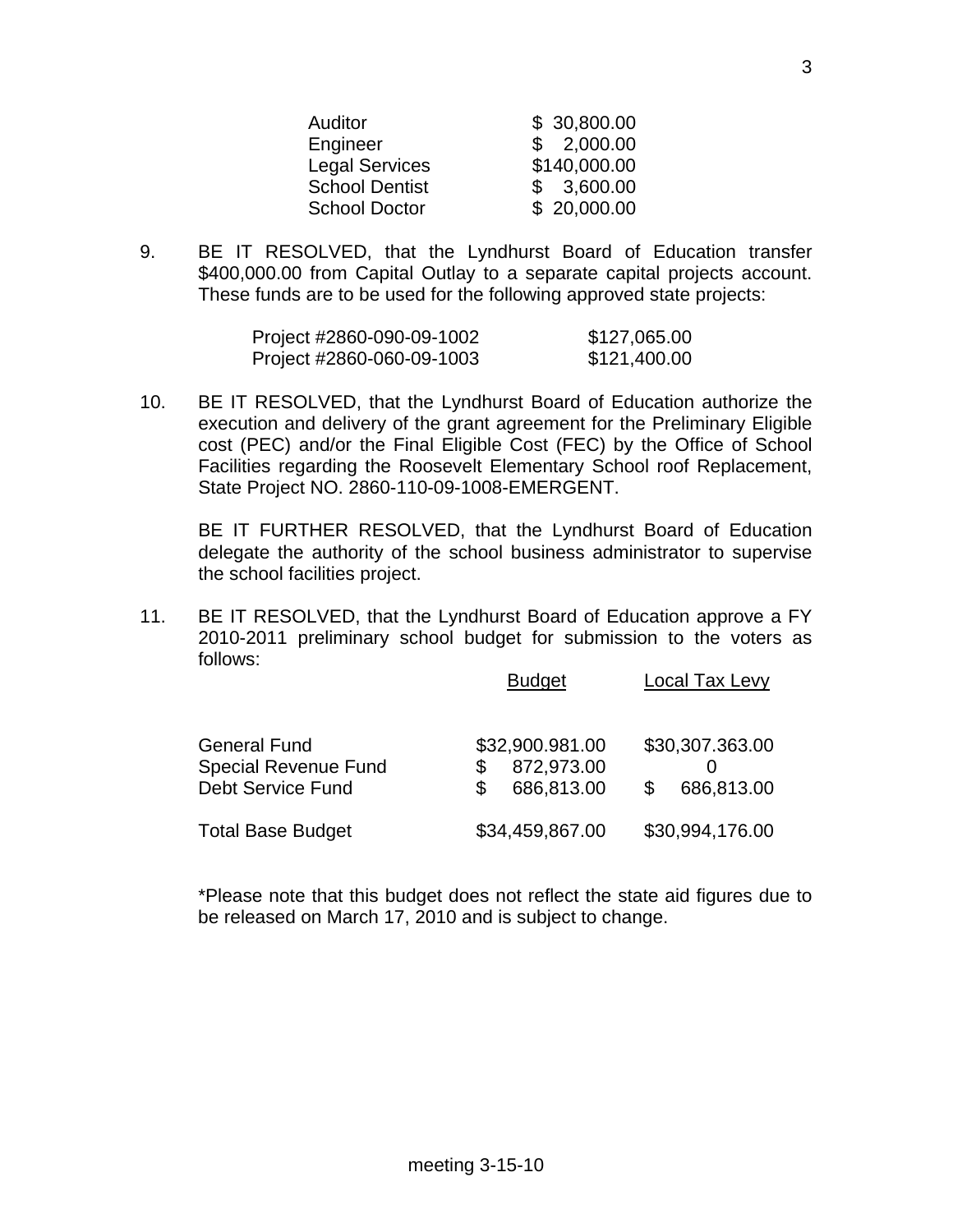Education and Curriculum Committee: Ellen Young, chairperson

 Joseph Shinnick Thomas DiMascio James Hooper, alternate

Any Board member who takes exception to any of the following listed actions under the category of Education and Curriculum may so indicate now and a separate motion for each of the excepted actions will be entertained.

Motion made by second by that the following actions of the Board numbered through exception actions be adopted.

Roll Call For:

1. BE IT RESOLVED, that the Lyndhurst Board of Education approve the following new course for the 2010-2011 school year (see attached):

Honors Spanish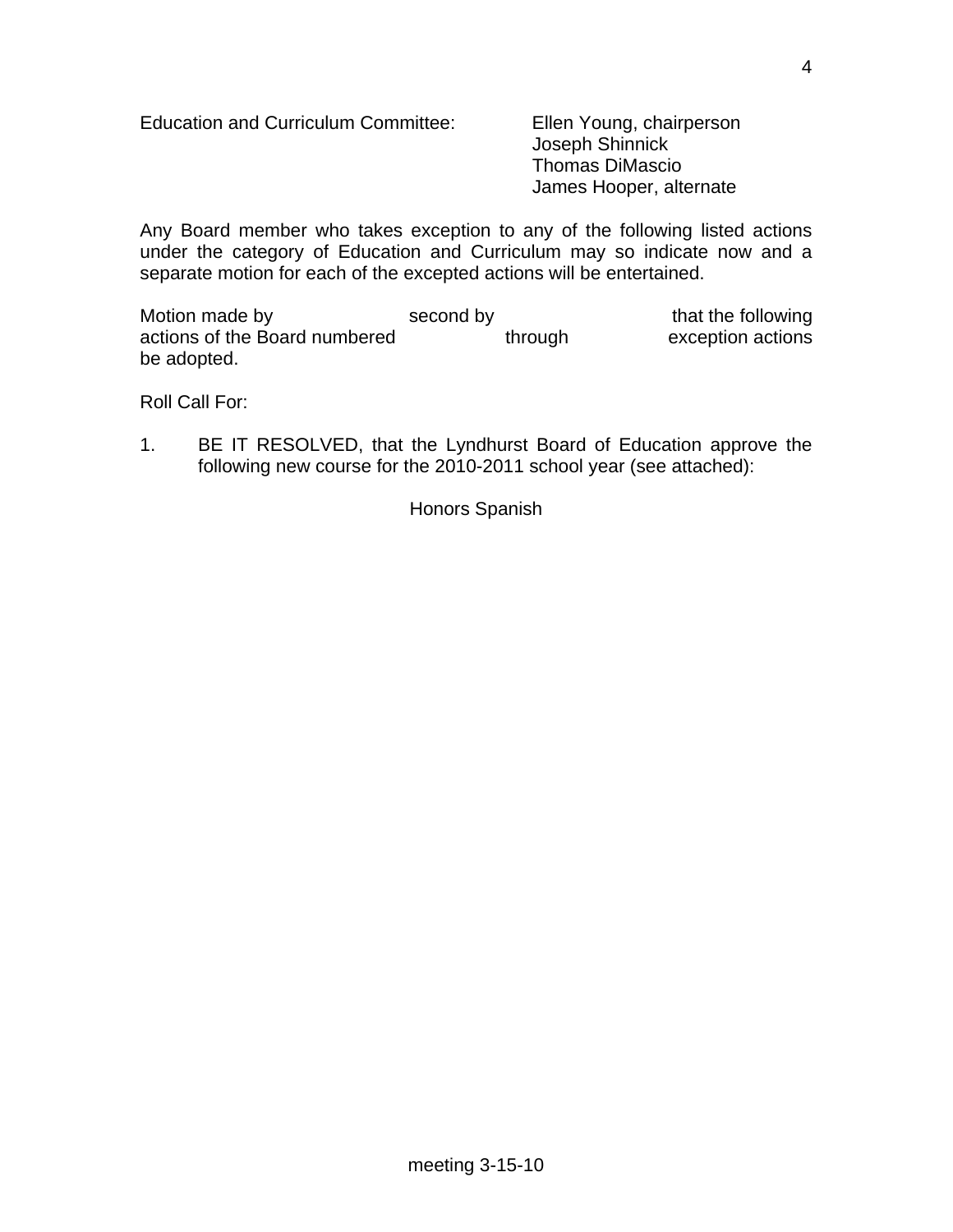Rules and Regulations Committee: Thomas DiMascio, chairperson

 William Barnaskas Louis Bilis Anthony Castrovinci, alternate

Any Board member who takes exception to any of the following listed actions under the category of Rules and Regulations may so indicate now and a separate motion for each of the excepted actions will be entertained.

Motion made by second by that the following Rules and Regulations actions of the Board numbered through exception actions be adopted.

Roll Call For:

1. BE IT RESOLVED, that the Lyndhurst Board of Education approve the attached revised policies and regulations:

| Policy #3510<br>$(2^{nd}$ reading)            | Maintenance and Repair                                                                                      |
|-----------------------------------------------|-------------------------------------------------------------------------------------------------------------|
| Regulation #3510<br>(2 <sup>nd</sup> reading) | Operation and Maintenance of Plant                                                                          |
| Policy #4117.52<br>$(2^{nd}$ reading)         | <b>Staff Use of Internet Social Networks</b><br>and Other Forms Electronic<br><b>Communication Contract</b> |

2. BE IT RESOLVED, that the Lyndhurst Board of Education approve the following use of school facilities:

| Organization                    | Place                      | Time, Date, Purpose                                        |
|---------------------------------|----------------------------|------------------------------------------------------------|
| <b>Franklin School PTA</b>      | Franklin<br>Art Room       | $9:00$ am-3:00 pm<br>6/3,4/10<br><b>Book Fair</b>          |
| Lincoln School<br>Class of 2010 | Jefferson<br>Gym           | 6:30 p.m.-10:30 pm<br>3/19/10<br>Dance                     |
| <b>LHS PTSA/Council</b>         | Lyndhurst HS<br>Auditorium | $6:00 \text{ pm}$ -10:00 pm<br>4/8/10<br>Candidate's Forum |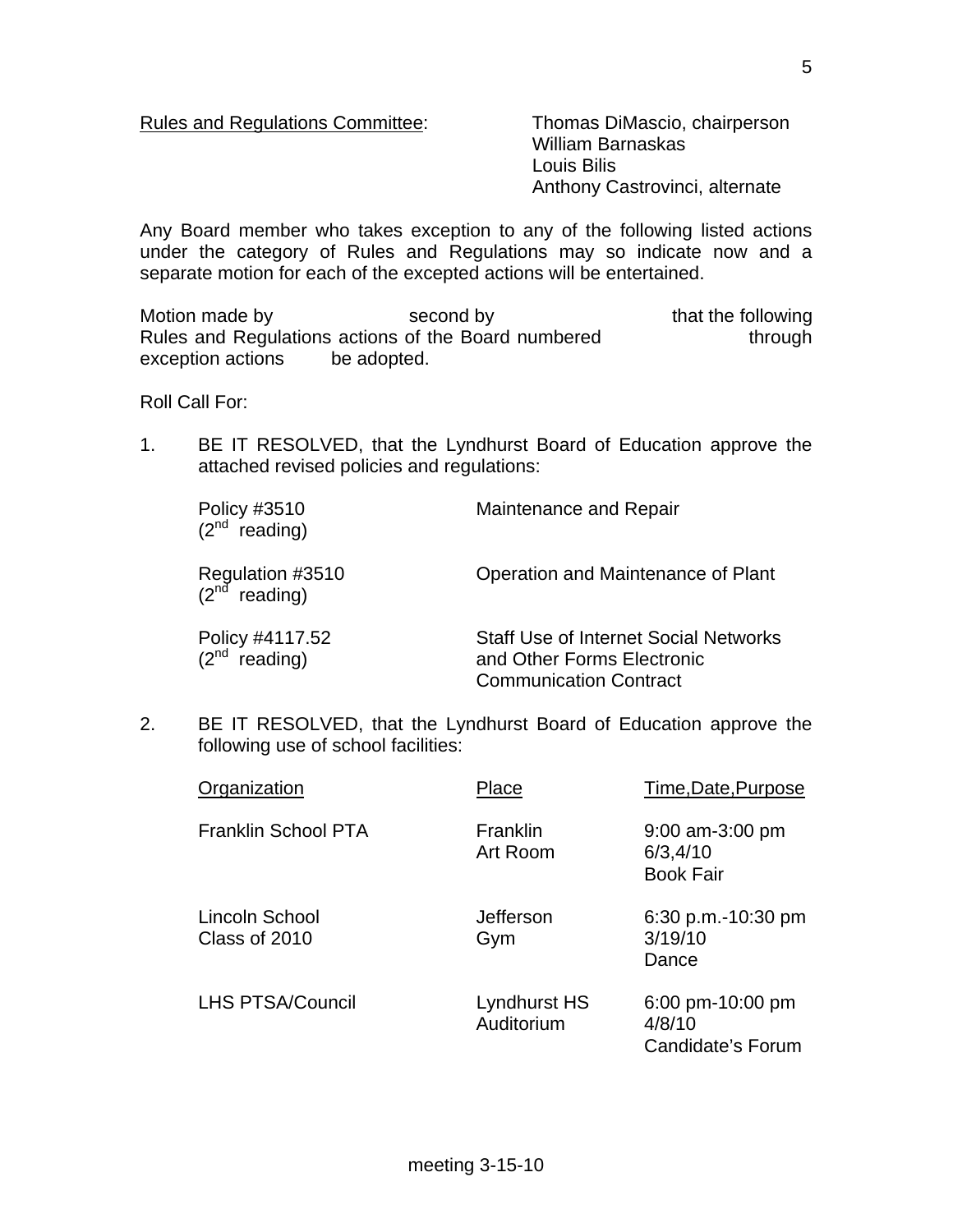| Jefferson School PTA                                | Jefferson<br>Gym    | 6:00 pm-9:30 pm<br>4/30/10<br>Mother/Son Dance   |
|-----------------------------------------------------|---------------------|--------------------------------------------------|
| Columbus/Lincoln PTA                                | Lincoln<br>Art Room | 6:30 pm-9:00 pm<br>4/14/10<br><b>PTA Meeting</b> |
| Lincoln School<br>8 <sup>th</sup> Grade Parent Mtg. | Lincoln<br>Art Room | 7:00 pm-9:00 pm<br>3/16/10<br>Parent Mtg.        |